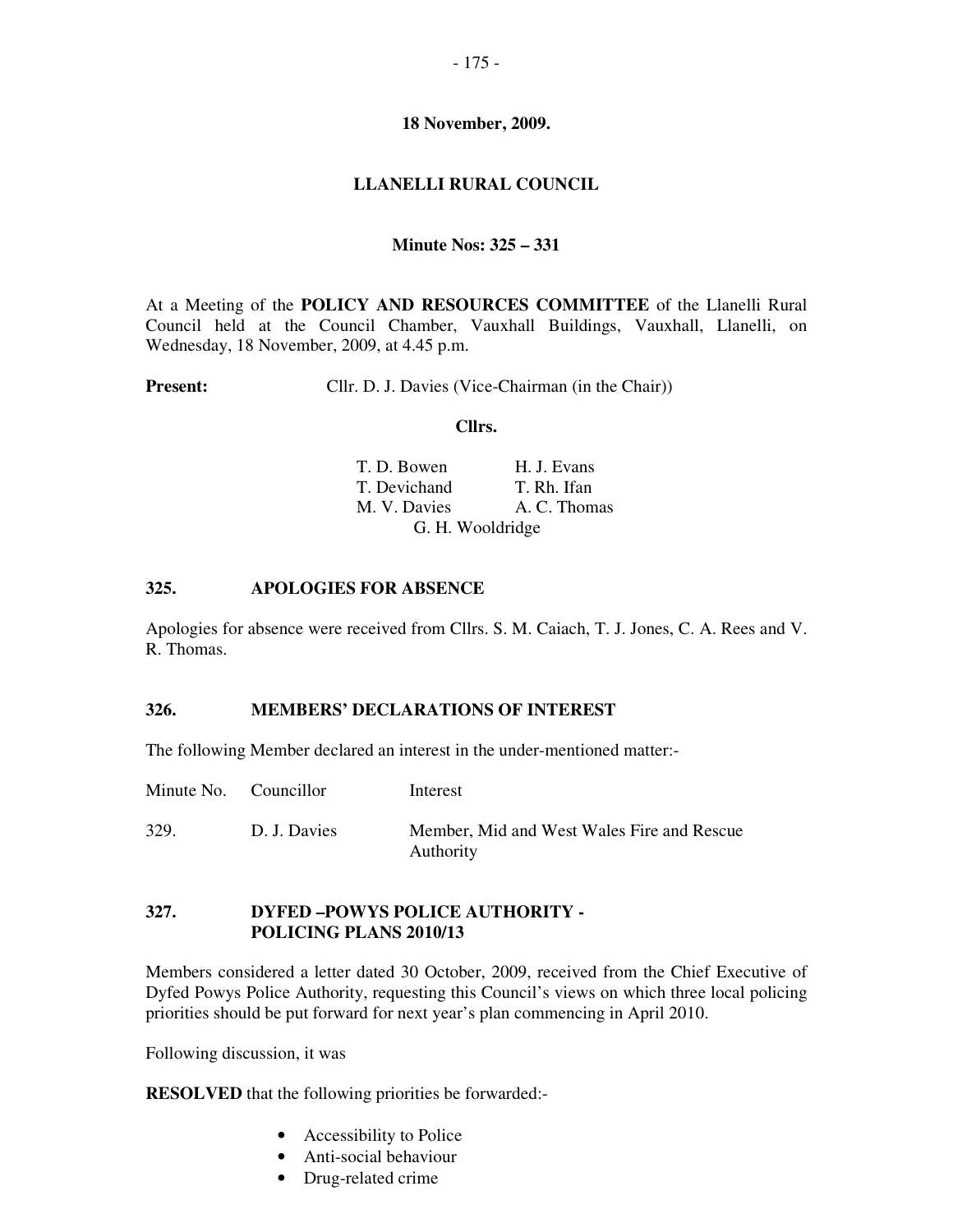### **18 November, 2009.**

### **328. LOCAL GOVERNMENT (WALES) MEASURE 2009 - STATUTORY GUIDANCE**

Members considered consultation documents received from the Head of Local Government Policy Division, Welsh Assembly Government in respect of the Local Government (Wales) Measure 2009 which received Royal approval on 10 June, 2009.

The Measure comprised two substantive parts: Part 1 dealt with Local Government improvement and addressed reforming the Wales Programme for Improvement (WPI), the programme succeeded the Best Value regime in Wales. The Clerk stated that Town and Community Councils were exempt from WPI and so the only facets of the consultation document of particular interest to the local council sector were the sections covering 'Working Together' and 'Accounting for Improvement'. These two sections covered consultation with the community and wider public engagement. The Council would therefore be perceived as an external stakeholder when commenting on County Council plans and reports under the revised arrangements.

Part 2 of the Measure addressed Community Strategies and Planning. Members were informed that the extant community planning guidance 'Local Vision' (issued in March 2008) anticipated most of what's included in the Measure. However, the guidance had been updated to closely follow the processes that local authorities (principal councils) and their partners would need to use under the Measure.

The Clerk then proceeded to guide Members through the draft consultation document. Members were encouraged to note that for the first time under the Measure, Town and Community Councils were classified as community planning partners, thereby giving the local council sector legal status in the community planning process. Under the Measure, local councils were encouraged either singly or jointly with neighbouring Town and Community Councils to prepare strategies for their own individual communities. These local strategies would outline how the immediate area could be developed sustainably and would identify local council contributions in implementing the strategies.

Members were pleased with the formal role now proposed for the local council sector and following discussion of how the Council's future involvement in community planning could help influence change locally it was

**RESOLVED** that the Clerk be authorised to respond to the consultation document setting out the Council's general support for the Local Government (Wales) Measure 2009.

## **329. PROPOSED GUIDANCE FOR THE WALES PROGRAMME FOR IMPROVEMENT FOR THE FIRE AND RESCUE AUTHORITIES IN WALES**

Cllr. D. J. Davies declared a personal and prejudicial interest in the following matter as he was a Member of the Mid and West Wales Fire and Rescue Authority and took no part in the proceedings.